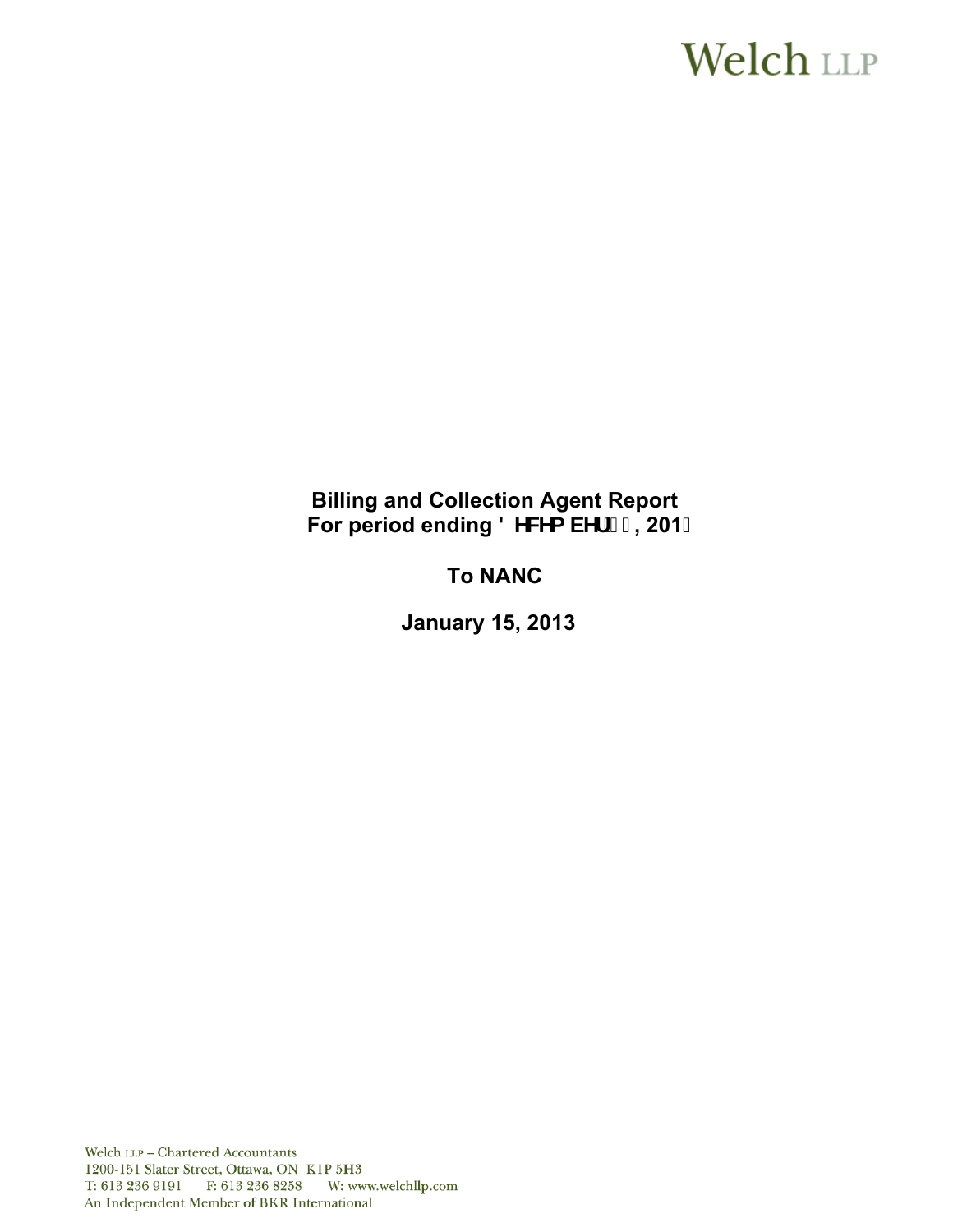### **NANPA FUND STATEMENT OF FINANCIAL POSITION DECEMBER 31, 2012**

| <b>Assets</b>                                                                    |           |    |            |
|----------------------------------------------------------------------------------|-----------|----|------------|
| Cash Balance in bank account                                                     |           | \$ | 2,142,309  |
| Receivable from US Carriers                                                      |           |    |            |
|                                                                                  | 327,636   |    |            |
| Receivable from Canada                                                           |           |    |            |
| Receivable from Caribbean countries                                              | 3,590     |    |            |
| Receivables forwarded to Treasury for collection                                 | 92,223    |    |            |
| Allowance for uncollectible accounts                                             | (212,500) |    | 210,949    |
| <b>Total assets</b>                                                              |           |    | 2,353,258  |
|                                                                                  |           |    |            |
| Less: Accrued liabilities (see below for makeup)                                 |           |    | (567, 630) |
| <b>Fund balance</b>                                                              |           |    |            |
|                                                                                  |           | S  | 1,785,628  |
|                                                                                  |           |    |            |
| <b>Makeup of Accrued Liabilities</b> (see following page for additional details) |           |    |            |
|                                                                                  |           |    |            |

| Welch LLP                             | 23.443  |
|---------------------------------------|---------|
| Ernst & Young LLP - audit fee         | 40.000  |
| <b>NEUSTAR Pooling 1K Block</b>       | 181.614 |
| NEUSTAR Pooling - pANI administration | 15.166  |
| <b>NEUSTAR NANP Administration</b>    | 297.486 |
| Data Collection Agent - USAC          | 9.921   |
|                                       | 567,630 |

**\*\*\*\*\*\*\*\*\*\*\*\*\*\*\*\*\*\*\*\*\*\*\*\*\*\*\*\*\*\*\*\*\*\*\*\*\*\*\*\*\*\*\*\*\*\*\*\*\*\*\*\*\*\*\*\*\*\*\*\*\*\*\*\*\*\*\*\*\*\*\*\*\*\*\*\*\***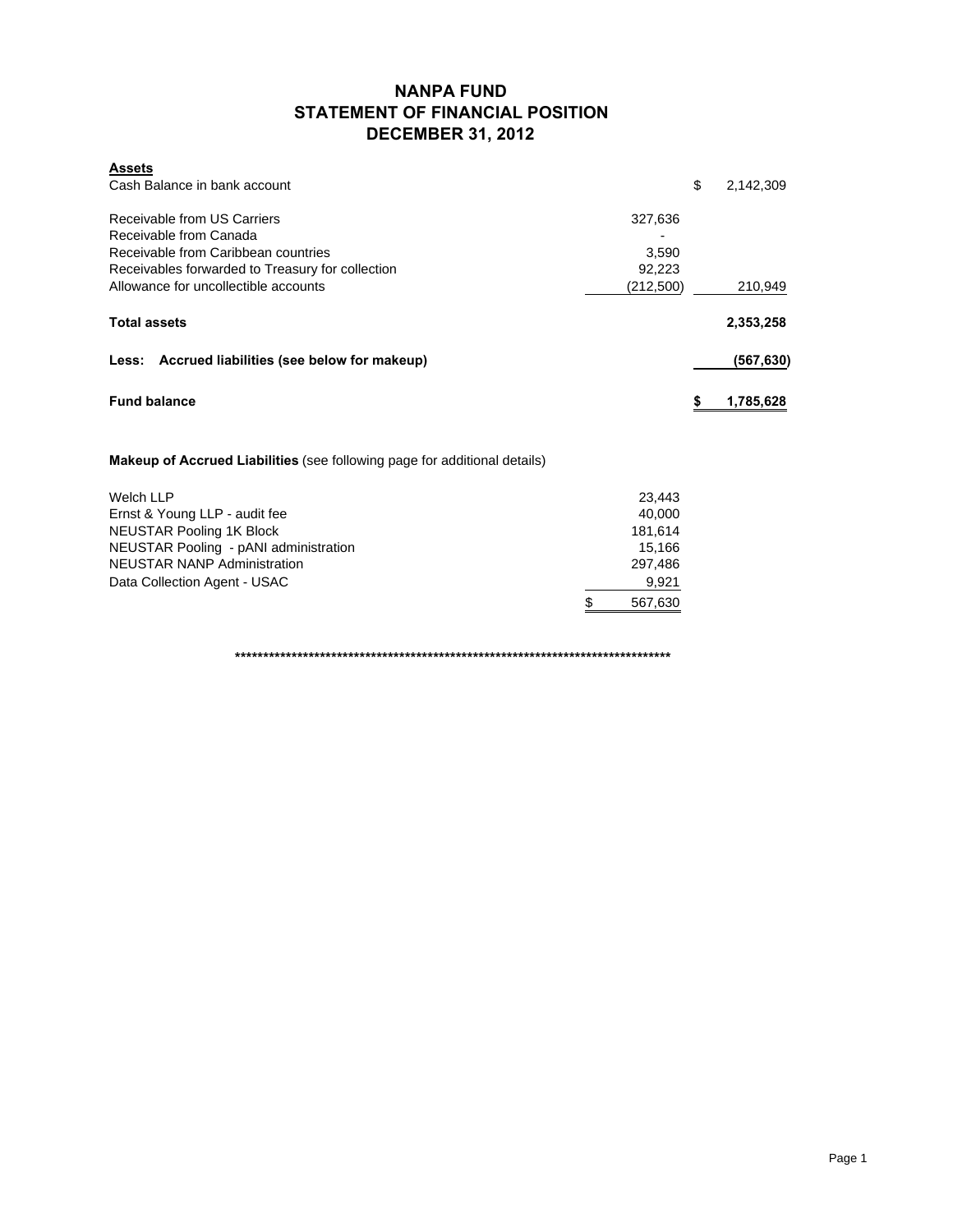#### **NANPA FUND FORECASTED STATEMENT OF CHANGES IN FUND BALANCE JULY 2012 TO JUNE 2013**

|                                                                     |            | Actual                 |                        |                        |                      |                          |                          | <b>Budgeted</b>     |                     |                     |                     |                          |                          |                       |                  | Variance between                               |  |
|---------------------------------------------------------------------|------------|------------------------|------------------------|------------------------|----------------------|--------------------------|--------------------------|---------------------|---------------------|---------------------|---------------------|--------------------------|--------------------------|-----------------------|------------------|------------------------------------------------|--|
|                                                                     |            | <b>Jul-12</b>          | Aug-12                 | Sep-12                 | Oct-12               | <b>Nov-12</b>            | <b>Dec-12</b>            | $Jan-13$            | Feb-13              | <b>Mar-13</b>       | Apr-13              | $May-13$                 | <b>Jun-13</b>            | <b>Total</b>          | <b>Budget</b>    | forecasted results and<br>budget at June 30/13 |  |
| Revenue                                                             |            |                        |                        |                        |                      |                          |                          |                     |                     |                     |                     |                          |                          |                       |                  |                                                |  |
| <b>International Contributions</b><br>Canada<br>Caribbean countries | (1)<br>(1) | 13,106<br>16,290       | 6,553<br>$\sim$        | 6,553<br>$\sim$        | 6,553<br>$\sim$      | 6,553<br>$\sim$          | 6,553<br>$\sim$          | 6,553<br>$\sim$     | 6,553<br>$\sim$     | 6,552<br>$\sim$     | 6,552<br>$\sim$     | 6,552<br>$\sim$          | $\sim$                   | 78,633<br>16,290      | 78,633<br>16,290 | <b>College</b>                                 |  |
| <b>Total International Contributions</b>                            |            | 29,396                 | 6,553                  | 6,553                  | 6,553                | 6,553                    | 6,553                    | 6,553               | 6,553               | 6,552               | 6,552               | 6,552                    | $\overline{\phantom{a}}$ | 94,923                | 94,923           |                                                |  |
| Domestic Contributions - US carrier                                 | (1)        | 2,813,096              | 229,900                | 237,022                | 239,136              | 238,943                  | 232,489                  | 238,988             | 238,988             | 238,988             | 238,988             | 238,988                  |                          | 5,185,526             | 5,139,392        | 46,134                                         |  |
| Late filing fees for Form 499A                                      | (2)        | $1,900$ (              | 3,100                  | 3,000                  |                      | 400)                     | 6,800                    |                     |                     |                     |                     |                          | 85,000                   | 79,600                | 85,000           | 5,400                                          |  |
| Interest income                                                     | (3)        | 1,017                  | 589                    | 1,093                  | 759                  | 767                      | 653                      | 500                 | 500                 | 500                 | 500                 | 500                      | 500                      | 7,878                 | 6,000            | 1,878                                          |  |
| <b>Total revenue</b>                                                |            | 2.845.409              | 233,942                | 247,668                | 246,448              | 245,863                  | 232,895                  | 246.041             | 246,041             | 246,040             | 246,040             | 246,040                  | 85,500                   | 5,367,927             | 5,325,315        | 42,612                                         |  |
| <b>Expenses</b>                                                     |            |                        |                        |                        |                      |                          |                          |                     |                     |                     |                     |                          |                          |                       |                  |                                                |  |
| <b>NANPA Administration</b>                                         | (4), (7)   | 276,207                | 276,207                | 278,756                | 279,757              | 276,207                  | 297,486                  | 276,207             | 276,207             | 276,207             | 160,804             | 160,804                  | 160,804                  | 2,995,653             | 1,632,000        | 1,363,653                                      |  |
| 1K Block Pooling Administration                                     | (4), (8)   | 181,614                | 197,851                | 181,614                | 181,614              | 181,614                  | 190,009                  | 181,614             | 181,614             | 181,614             | 181,614             | 181,614                  | 181,614                  | 2,204,000             | 2,179,368        | 24,632                                         |  |
| pANI                                                                | (9)        | 74,935                 | 38,000                 | 6,771                  | 6,771                | 6,771                    | 6,771                    | 6,771               | 6,771               | 6,771               | 6,771               | 6,771                    | 6,771                    | 180,645               | 214,260          | 33,615)                                        |  |
| <b>Billing and Collection</b><br>Welch LLP                          |            | 23,443                 | 23,443                 | 23,443                 | 23,443               | 23,443                   | 23,443                   | 23,443              | 23,443              | 23,443              | 23,443              | 23,443                   | 23,444                   | 281,317               | 281,317          |                                                |  |
| Data Collection Agent                                               | (4)<br>(5) | 5,042                  | 4,518                  | 4,445                  | 4,420                | 4,268                    | 4,255                    | 5,667               | 5,667               | 5,666               | 5,666               | 5,666                    | 5,666                    | 60,946                | 68,000           | 7,054)                                         |  |
| <b>Annual Operations Audit</b>                                      | (6)        | $\sim$                 |                        | 40,000                 | $\sim$               | $\sim$                   | $\sim$                   | $\sim$              | $\sim$              | $\sim$              | <b>COL</b>          |                          | х.                       | 40,000                | 40,000           |                                                |  |
| <b>Bank Charges</b>                                                 | (10)       | 1,471                  | 5,795                  | 4,424                  | 4.099                | 3.905                    | 3,492                    | 1,925               | 1,925               | 1,925               | 1,925               | 1,925                    | 1,925                    | 34,736                | 23,100           | 11,636                                         |  |
| Carrier Audits                                                      | (11)       | $\sim$                 |                        | $\sim$                 | $\sim$               | $\overline{\phantom{a}}$ | $\overline{\phantom{a}}$ | $\sim$              | 300,000             | $\sim$              | $\sim$              | $\overline{\phantom{a}}$ | $\overline{\phantom{a}}$ | 300,000               | 300,000          |                                                |  |
| Bad debt expense                                                    | (12)       | 310                    | 21,532                 | 24,632                 | 991                  | 13,014                   | 11,750                   | 3,333               | 3,333               | 3,333               | 3,333               | 3,333                    | 3,333                    | 23,681                | 40,000           | 16,319                                         |  |
| <b>Total expenses</b>                                               |            | 563,022                | 524,282                | 564,085                | 499,113              | 509,222                  | 513,706                  | 498,960             | 798,960             | 498,959             | 383,556             | 383,556                  | 383,557                  | 6,120,978             | 4,778,045        | 1,342,933                                      |  |
| Net revenue (expenses)                                              |            | 2,282,387              | 290,340)               | 316,417) (             | 252,665)             | 263,359)                 | 280,811)                 | 252,919)            | 552,919) (          | 252,919)            | 137,516)            | 137,516) (               | 298,057) (               | 753,051)              | 547,270          | 1,300,321)                                     |  |
| <b>Opening fund balance</b>                                         |            | 906.833                | 3,189,220              | 2,898,880              | 2,582,463            | 2,329,798                | 2,066,439                | 1,785,628           | 1,532,709           | 979,790             | 726,871             | 589,355                  | 451,839                  | 906,833               | 952,730          | 45,897                                         |  |
| <b>Closing fund balance</b>                                         |            | 3,189,220              | 2,898,880              | 2,582,463              | 2,329,798            | 2,066,439                | 1,785,628                | 1,532,709           | 979,790             | 726,871             | 589,355             | 451,839                  | 153,782                  | 153,782               | 1,500,000        | 1,346,218                                      |  |
| Fund balance makeup:                                                |            |                        |                        |                        |                      |                          |                          |                     |                     |                     |                     |                          |                          |                       |                  |                                                |  |
| Contingency                                                         |            | 1.500.000              | 1,500,000              | 1,500,000              | 1,500,000            | 1,500,000                | 1,500,000                | 1,500,000           | 1,500,000           | 1,500,000           | 1,500,000           | 1,500,000                | 1,500,000                | 1,500,000             | 1,500,000        |                                                |  |
| Surplus                                                             |            | 1.689.220<br>3,189,220 | 1,398,880<br>2,898,880 | 1,082,463<br>2,582,463 | 829,798<br>2,329,798 | 566,439<br>2,066,439     | 285,628<br>1,785,628     | 32,709<br>1,532,709 | 520,210)<br>979,790 | 773,129)<br>726,871 | 910,645)<br>589,355 | 1,048,161<br>451,839     | 1,346,218)<br>153,782    | 1,346,218)<br>153,782 | 1,500,000        |                                                |  |
|                                                                     |            |                        |                        |                        |                      |                          |                          |                     |                     |                     |                     |                          |                          |                       |                  |                                                |  |

**(8)** No commentary

#### **Assumptions: Reconciliation of forecast at June 30, 2013 to budget**

| (1) The US carrier contributions for the period from July 2012 to June 2013 and the International contributions are based upon actual billings.                           | Budgeted fund balance at June 30/13 - contingency                            | 1,500,000     |
|---------------------------------------------------------------------------------------------------------------------------------------------------------------------------|------------------------------------------------------------------------------|---------------|
| (2) These fees represent the \$100 late filing fee charged to those companies that do not file the Form 499A by the due date.                                             | Decrease in fund balance between budget period (February 2012) and June 2012 | (45, 897)     |
| (3) Interest income projections are estimates                                                                                                                             | Additional billings over estimate from budget                                | 46.134        |
| (4) The cost for 1K Block Pooling is based on a contract extension in force up to February 14, 2013.                                                                      | Late filing fees (reversal) for Form 499A                                    | (5,400)       |
| The cost of NANPA Administration is based on the new contract.<br>The cost of B&C Agent is based on the interim contract with Welch LLP in force until December 31, 2012. | Underestimate of interest earned to date compared to budget                  | 1,878         |
| (5) The expense for the Data Collection Agent is based on estimate of costs by USAC for the 2012 calendar year.                                                           | NANP Admin - difference between budget and actual contract awarded           | (1, 344, 663) |
| (6) The estimated cost for the annual operations audit performed by Ernst & Young LLP is \$40,000.                                                                        | NANP Admin - change orders issued                                            | (18,990)      |
| (7) No commentary                                                                                                                                                         | Additional billings from B & C Agent due to renewal of contract              |               |
| (8) No commentary                                                                                                                                                         | Data Collection fees - Adiustment to actual from budget                      | 7,054         |
| (9) The cost of ongoing permanent pANI administration is based on a 6-month fixed fee of \$40,628                                                                         | Bad debts - Adjustment to actual from budget                                 | 16,319        |
| (10) Bank fees are an expense to the Fund.                                                                                                                                | Pooling change orders                                                        | (24, 632)     |
| (11) The budget allowed \$300,000 for carrier audits.                                                                                                                     | Carrier audits that will not be performed                                    |               |
| (12) The allowance covers all accounts considered potentially uncollectible at December 31, 2012.                                                                         | Permanent pANi - Adiustment to actual from budget                            | 33,615        |
|                                                                                                                                                                           | Bank fees - Adjustment to actual from budget                                 | (11, 636)     |
|                                                                                                                                                                           | Forecasted fund balance at June 30/13                                        | 153,782       |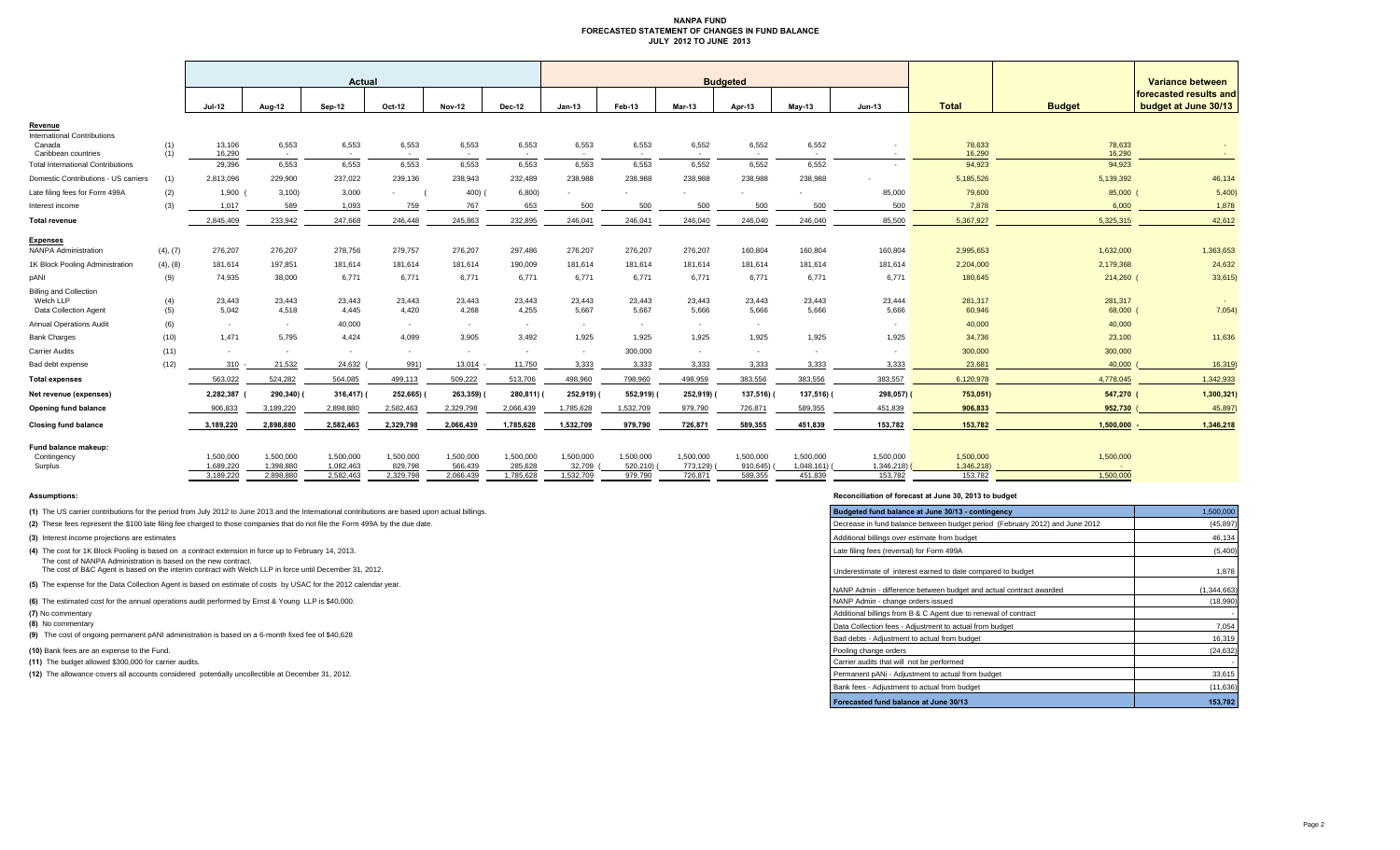#### **CURRENT AND FORECASTED LIABILITIES**

|                                                                                                                 |               |                           |                              | Current<br>Dec-12 | <u>Jan-13</u> | Feb-13  | Mar-13  | Apr-13  | May 13  | Jun-13  |
|-----------------------------------------------------------------------------------------------------------------|---------------|---------------------------|------------------------------|-------------------|---------------|---------|---------|---------|---------|---------|
|                                                                                                                 |               |                           |                              |                   |               |         |         |         |         |         |
| <b>NEUSTAR - NANPA Administration contract</b><br>- Payment authorized by the FCC in December                   |               |                           |                              | 297,486           | 276,207       | 276,207 | 276,207 | 160,804 | 160,804 | 160,804 |
| November 2012                                                                                                   | 276,207       |                           |                              |                   |               |         |         |         |         |         |
| - Authorization by the FCC has not been received for payment                                                    |               |                           |                              |                   |               |         |         |         |         |         |
| December 2012<br>Change order #21 and #22                                                                       |               | \$<br>\$                  | 278,496<br>18,990<br>297,486 |                   |               |         |         |         |         |         |
| <b>NEUSTAR - Block Pooling contract</b>                                                                         |               |                           |                              | 190,009           | 181,614       | 181,614 | 181,614 | 181,614 | 181,614 | 181,614 |
| - Payment authorized by the FCC in December<br>November 2012                                                    | 181,614<br>\$ |                           |                              |                   |               |         |         |         |         |         |
|                                                                                                                 |               |                           |                              |                   |               |         |         |         |         |         |
| - Authorization by the FCC has not been received for payment<br>December 2012                                   |               | \$                        | 181,614                      |                   |               |         |         |         |         |         |
| Change Order #21                                                                                                |               | \$                        | 8,395.00<br>190,009          |                   |               |         |         |         |         |         |
| Welch LLP - Billing & Collection Agent                                                                          |               |                           |                              | 23,443            | 23,443        | 23,443  | 23,443  | 23,443  | 23,443  | 23,443  |
| - Payment authorized by the FCC in December                                                                     |               |                           |                              |                   |               |         |         |         |         |         |
| November 2012                                                                                                   | 23,443        |                           |                              |                   |               |         |         |         |         |         |
| - Authorization by the FCC has not been received for payment                                                    |               |                           |                              |                   |               |         |         |         |         |         |
| December 2012                                                                                                   |               | \$                        | 23,443                       |                   |               |         |         |         |         |         |
|                                                                                                                 |               | \$                        | 23,443                       |                   |               |         |         |         |         |         |
| <b>USAC - Data Collection Agent</b><br>- Payment authorized by the FCC in December                              |               |                           |                              | 9,921             | 5,667         | 5,667   | 5,666   | 5,666   | 5,666   | 5,666   |
| - Authorization by the FCC has not been received for payment<br>November 2012<br>December 2012                  |               | \$<br>\$                  | 4,254<br>5,667<br>9,921      |                   |               |         |         |         |         |         |
| <b>Carrier audits</b>                                                                                           |               |                           |                              |                   |               | 300,000 |         |         |         |         |
| Ernst & Young LLP- Annual operations audit                                                                      |               |                           |                              | 40,000            |               |         |         |         |         |         |
| -Authorization by the FCC has not been received for payment<br>Audit fee accrual for the 2011/2012 fiscal audit |               | \$                        | 40,000                       |                   |               |         |         |         |         |         |
| NEUSTAR - pANI administration                                                                                   |               |                           |                              |                   |               |         |         |         | 6,771   | 6,771   |
| - Payment authorized by the FCC in December                                                                     |               |                           |                              | 6,771             | 6,771         | 6,771   | 6,771   | 6,771   |         |         |
| November 2012                                                                                                   | 6,771         |                           |                              |                   |               |         |         |         |         |         |
| - Authorization by the FCC has not been received for payment<br>December 2012                                   |               | \$<br>$\frac{1}{2}$<br>\$ | 6,771<br>$\sim$<br>6,771     |                   |               |         |         |         |         |         |
| <b>Bank Fees</b>                                                                                                |               |                           |                              |                   | 1,925         | 1,925   | 1,925   | 1,925   | 1,925   | 1,925   |
| Total                                                                                                           |               |                           |                              | 567,630           | 495,627       | 795,627 | 495,626 | 380,223 | 380,223 | 380,223 |